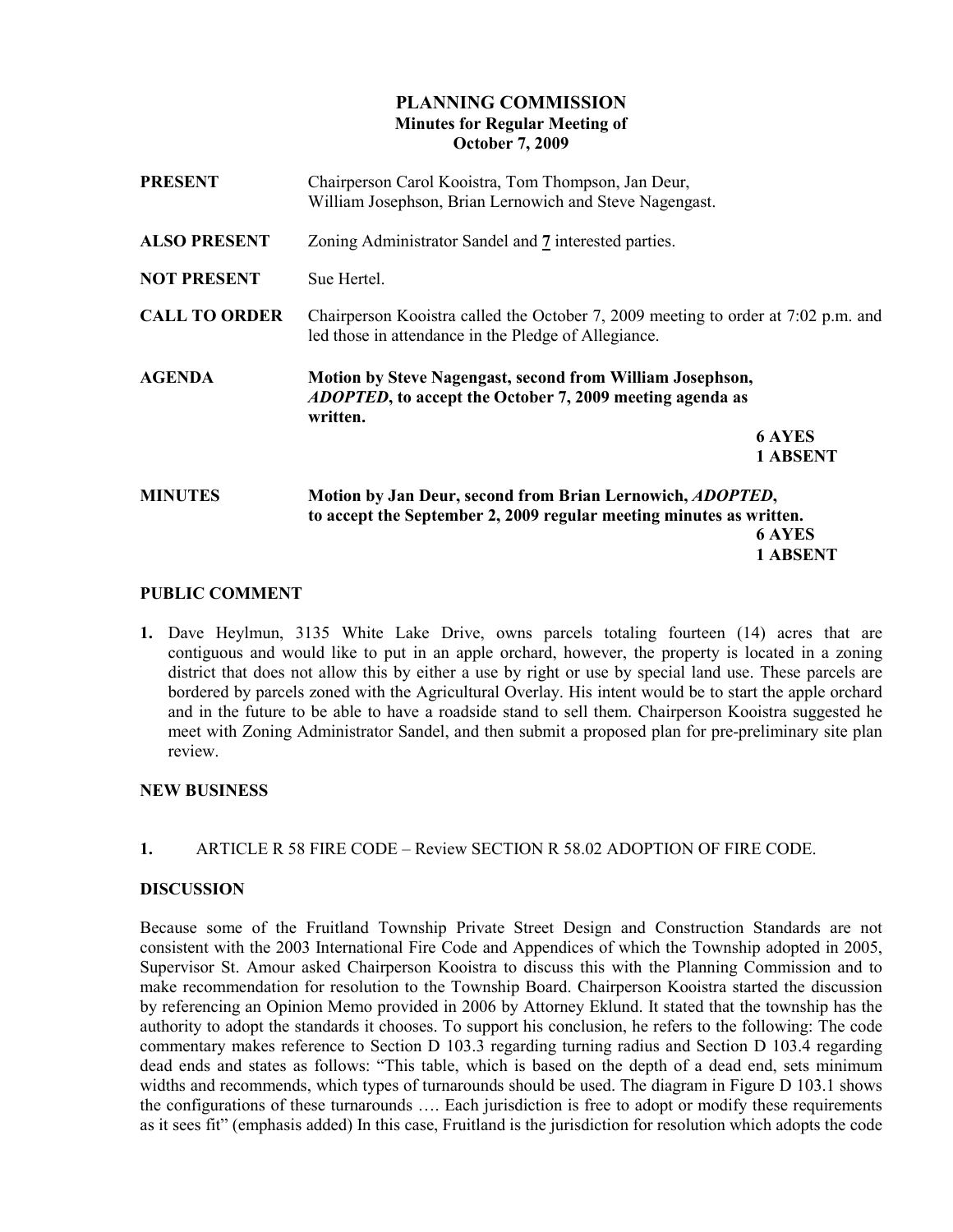#### FRUITLAND TOWNSHIP PLANNING COMMISSION October 7, 2009 REGULAR MEETING MINUTES PAGE 2 OF 4

for resolution and may modify the requirements in the codes. For a second opinion on the interpretation of the code, he spoke to Norm Grant at the Plan Review Division, Bureau of Construction Codes and Fire Safety in Lansing. Mr. Grant agreed with his conclusion that the township may adopt whatever standard it chooses, but must enforce its chosen standard consistently throughout the township.

White Lake Fire Authority Fire Marshal Ben Novak responded by stating that yes it can be changed but because we are members of an authority the other members would have to agree to and make the same change(s). He believes that Mr. Grant with the Plan Review Division, Bureau of Construction Codes and Fire Safety in Lansing did not know when Attorney Eklund asked the question that Fruitland Township is part of a fire authority.

Todd Boerman, Wilcox Engineering, stated he believes the Fruitland Township Private Street Design and Construction Standards are sufficient for both the travel and turning of fire trucks.

> Motion by Jan Deur, second from William Josephson, ADOPTED, that the Planning Commission recommend to the Township Board of Trustees to revisit the re-adoption of the 2003 International Fire Code, including appendices, but with potential revisions as may be required to be consistent with Article XVIII and Article XVIIIa of the Fruitland Township Zoning Ordinance and also the Fruitland Township Private Street Design Construction Standards. We further recommend that other governmental units involved in the White Lake Fire Authority be consulted in this matter, if necessary.

 6 AYES 1 ABSENT

## OLD BUSINESS

1. Private Street Application from Gerald Henning, Sealand, Inc., 1116 Fitzgerald St., Nunica, MI 49448, for final construction of a existing recorded Private Street named Sheltering Way providing ingress/egress to Marcus Dunes Condo units located in Section 24 off Scenic Drive according to Article XVIII Private Street Serving Two (2) to Thirty (30) Lots.

> Motion by William Josephson, second from Brian Lernowich, ADOPTED, to approve plans as presented tonight for final construction of an existing Private Street named Sheltering Way providing ingress/egress to Marcus Dunes Condominium units.

 ROLL CALL: Tom Thompson AYE, Jan Deur NAY, Brian Lernowich AYE, Steve Nagengast NAY, William Josephson AYE, Carol Kooistra AYE

## **DISCUSSION**

Zoning Administrator Sandel gave review of comment letters from the following:

• Muskegon County Road Commission – A construction note indicating clearing all trees and brush within the Scenic Drive right of way adjacent to the Marcus Dunes development needs to be added to the plan as the clearing will be a condition of any permit issued by the Road Commission for the improvements indicated. A permit to construct any improvements to this roadway within the Scenic Drive right of way will be required from the Road Commission Engineering Department.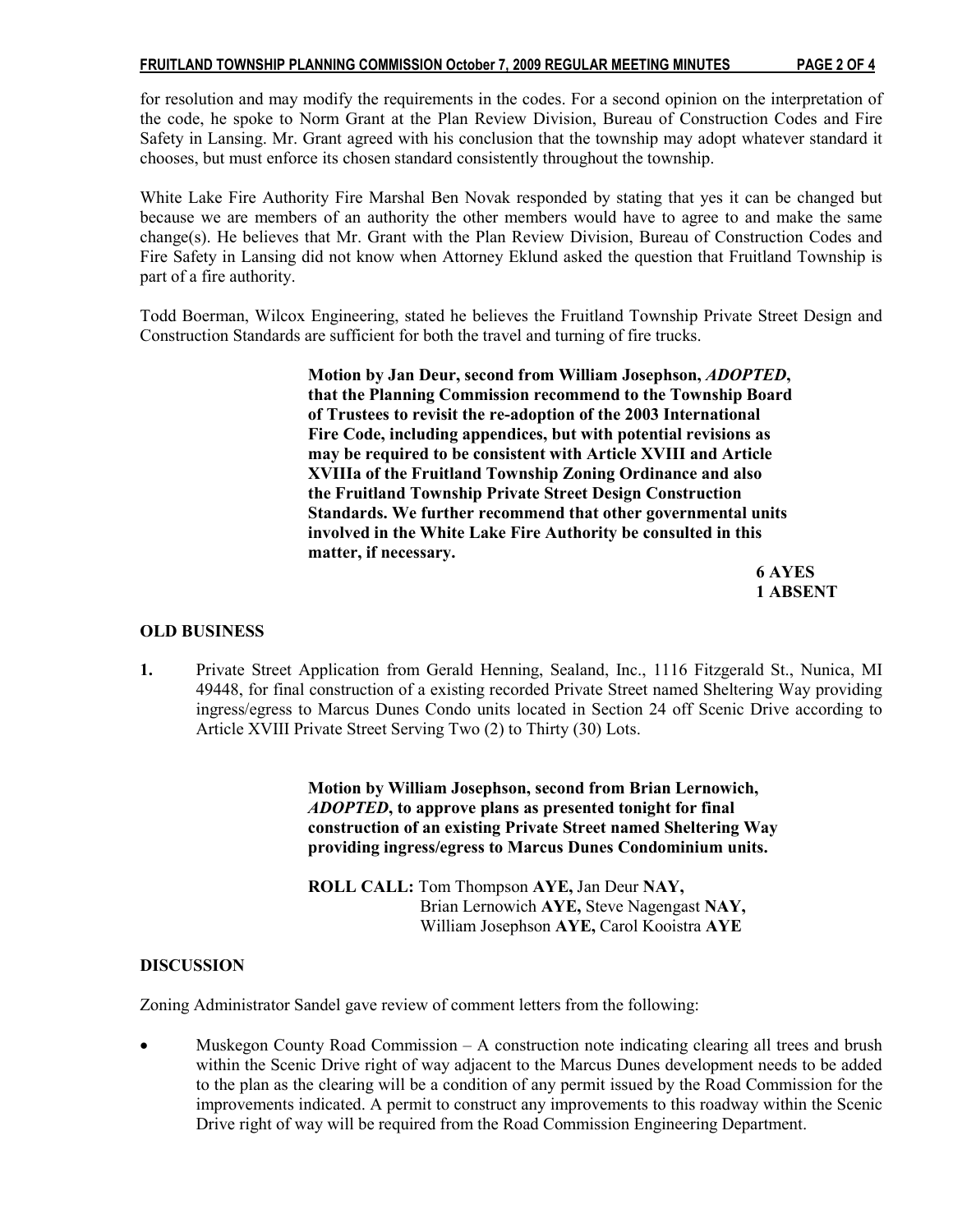## FRUITLAND TOWNSHIP PLANNING COMMISSION October 7, 2009 REGULAR MEETING MINUTES PAGE 3 OF 4

- Muskegon County Drain Commission All drainage easements will be needed on the final plans.
- Muskegon Conservation District During a phone conversation with Jeff Auch Zoning Administrator Sandel advised that the final construction of Sheltering Way will be paved. Mr. Auch stated he did not have any further comments than what was included in his letter dated August 5, 2009.

Todd Boerman from Wilcox Professional Services, LLC, gave brief overview of his comment letter dated October 1, 2009 as follows:

- Acknowledgement that it is understood that because the Township approved the private street in 1990, the existing easement and the existing private street maybe regarded by the Planning Commission as already approved and not subject to ordinances adopted by Fruitland Township after 1990.
- Acknowledgement that it is understood that the MDEQ has severely limited the impact development may have in the critical dune area and therefore limits the developer's ability to construct a private street according to Fruitland Township Design and Constructions Standards. Constructing with minimal impact is certainly a valuable consideration.
- Vertical curves for the private street have been revised to meet the 15 mile-per-hour design standard, however, the vertical curves and slopes up to 10% are along the horizontal curves, compounding the limitations of sight distance and maneuverability in these areas.
- Suggests speed bumps to encourage the 15 mile-per-hour speed limit.
- Recommends the entire right of way be cleared.
- Sight distance concerns with proposed retaining wall.
- Believes due to additional limitations of the site the pavement should be widened to the entire 24' roadbed.
- Limited sign distance concerns for pedestrian traffic, alternative path to accommodate pedestrian traffic.
- Storm water collection is not necessary.
- The revised plan still does not meet Fruitland Township Design and Construction Standards that are in place for the protection of public safety. However, due to the history of subdivision approval and environmental limitations, the Planning Commission may wish to accept the variances and approve the plan. He hasn't been provided the specific limitations presented to the developer by the MDEQ, it is unlikely that the street design can be significantly improved while meeting MDEQ requirements. By implementing the clearing, speed bumps, added street width, modified retaining wall, and the pedestrian pathway as described, pedestrian and motorist safety will be improved.

Ben Novak White Lake Fire Authority Fire Marshal, gave brief overview of his comment letter dated October 1, 2009 which states he is unable to approve the proposed course of action for this project because "the project shall be in compliance with the 2003 International Fire Code" and it is not.

Matt Zimmerman, Attorney from Varnum, answered that the following have been done for the different agencies as follows:

- New plans have been submitted to Muskegon County Road Commission copy given to recording secretary Garvey for file.
- New plans have been submitted to Muskegon Drain Commission copy given to recording secretary Garvey for file.
- Issues 1 2 stated by Wilcox Professional Services, LLC do not require response.
- Issue 3 by Wilcox Professional Services, LLC, would agree to post 15 mile-per-hour signs along the private street.
- Issue 4 by Wilcox Professional Services, LLC, would agree to speed bumps to encourage the 15 mile-per-hour speed limit.